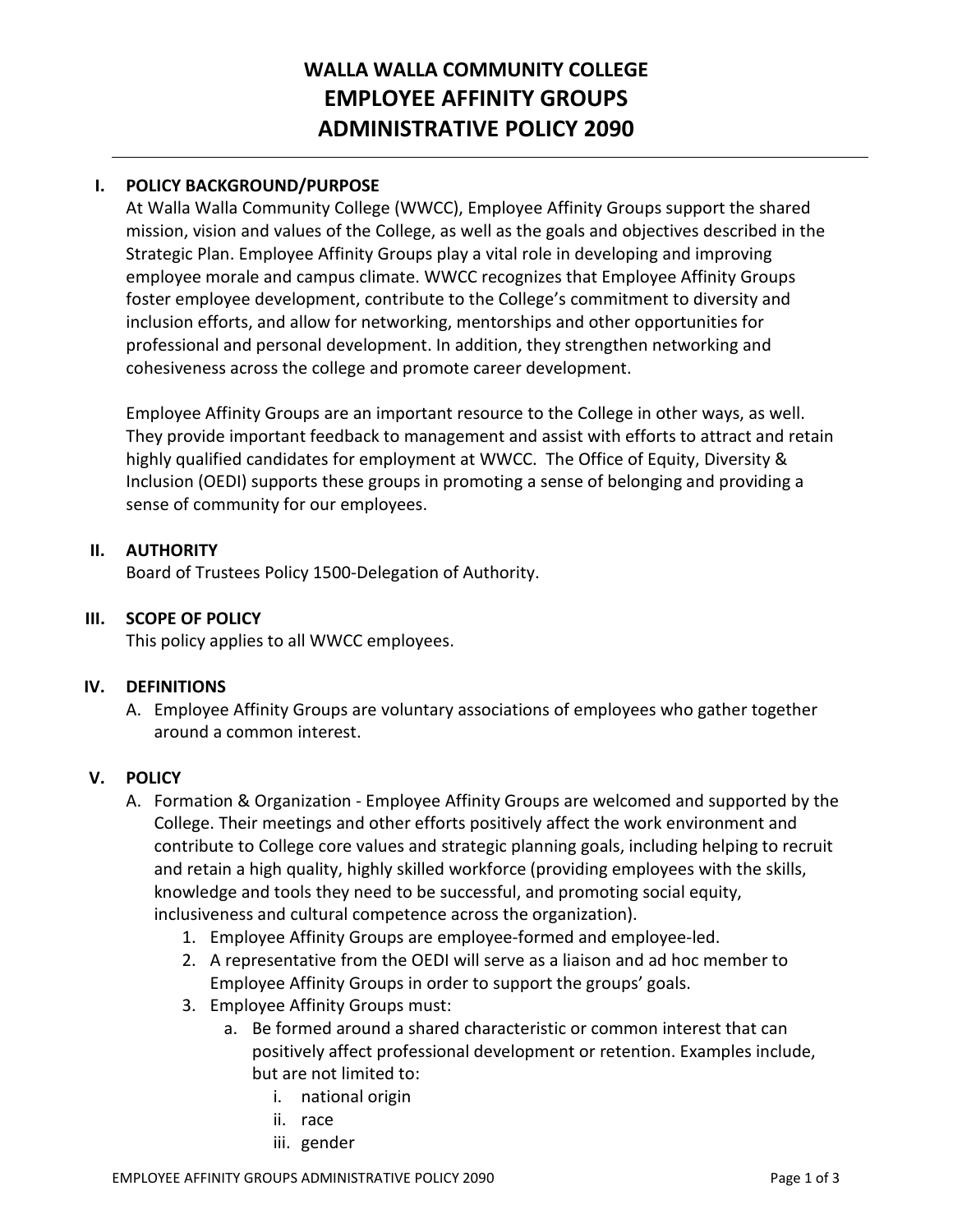- iv. sexual orientation
- v. gender identity
- vi. being a working parent
- vii. veteran status
- viii. caring for aging family members while working
- b. Be open to all WWCC employees (non-students).
	- i. As required by state and federal law and College policy, Employee Affinity Groups may not discriminate on the basis of race, color, age, religion, veteran's status, sex, national origin, sexual orientation or disability.
- c. Adhere to all College policies. Groups found to have violated college policy may lose their approved status.
- d. Keep all communications professional and collegial. Communications that are obscene, violent, defamatory or harassing are not allowed.
- e. Submit a brief annual summary each year (steps are outlined in the Employee Affinity Groups Administrative Procedure 2090).
- 4. Employee Affinity Groups may not be formed to promote or benefit any private company or organization, whether for-profit or non-profit.
- 5. As required by the Executive Ethics Act, Employee Affinity Groups may not use College resources to support or oppose any ballot proposition or candidate for public office.
- 6. Employees interested in forming an Employee Affinity Group should follow the steps outlined in the Employee Affinity Groups Administrative Procedure 2090.
- B. College Resources Available to Employee Affinity Groups The College has determined that Employee Affinity Group meetings and informal mentoring and training activities enhance employee professional development, contribute to one's professional role in the College, and are reasonably related to a number of other official College purposes. Employee Affinity Groups are authorized to make use of the following state resources for the listed purposes:
	- 1. Physical Space
		- a. College shared space, including conference and break rooms may be used for group meetings on a space available basis.
			- i. Because shared space is limited and priority for use must be given to the performance of College business, it is possible that a scheduled Employee Affinity Groups meeting will be bumped when a room is necessary for College business.
		- b. Other college space (generally office space or cubicles) may be used when providing mentoring.
	- 2. Employee Time
		- a. Meetings, informal mentoring and training may occur during regular working hours and employees may be granted up to two (2) hours per month to participate in Employee Affinity Group events or meetings.
		- b. Employees preparing meeting agendas and/or training materials may use work time to prepare.
		- c. Participation in Employee Affinity Group activities may not interfere with the performance of the employee's regularly assigned duties. Employees who are overtime-eligible are reminded that any time spent engaged in Collegesponsored activities constitutes work time. Such work, like all assigned work